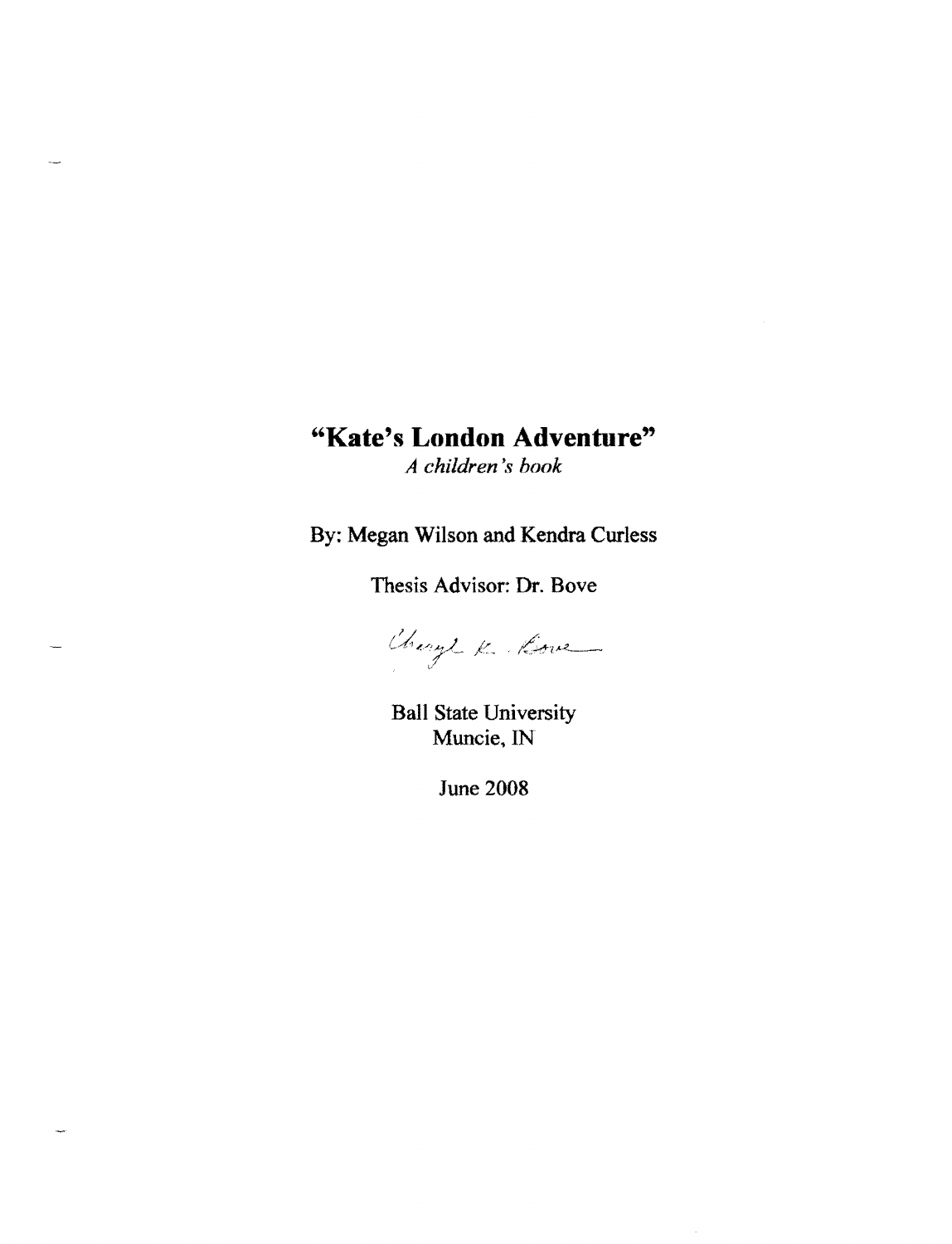Undergrad  $The c_i$ दें  $\sim$  7  $^{\prime\prime}$ وحبرتهم  $1.14$  $2008$  $W559$ 

## **Kate's London Adventure**

Megan Wilson

## Abstract

Having always been an avid reader and a lover of books, one of my life goals, for as long as I can remember, has been to write and publish a children's book. Being an elementary education major here at Ball State University, I feel I have learned so much about children and how they cognitively develop. Taking that knowledge and adding to it my extensive knowledge on children's literature, I sat down to write this, my very first book. In my writing, I decided to couple my passion for working with children with my love of traveling; this resulted in *Kate's London Adventure*. This short story picture book is about a young girl and her mischievous brother who travel to London to meet and stay with their aunt during their summer vacation from school. Written in journalistic style, I take on the voice of Kate. In twenty-four journal entries, the reader will travel from California to London and back again. The reader will tag along with Kate, Ronnie, and Aunt Irene as they visit famous museums, eat at local pubs, and ride on varying forms of transportation. I wrote this book in journal style so children could better relate to the voice of the narrator and so they could see, through the eyes of someone their own age, just how fun and exciting traveling can be. My goal for this book is that children will be engaged while reading and will simultaneously be learning about a foreign city's culture and unique history.

## Acknowledgements

- I would like to thank Dr. Bove for advising me through this project. Not only has she taught me so much in the classes I have been honored to take from her, she has been one of the most inspiring and influential people that I have met at Ball State. I can only aspire to be as great of an educator as she has been.
- I would also like to think Kendra Curless, the book's illustrator and my best friend. Without her, my dreams of publishing a children's book would not have been fulfilled. Her illustrations really made this book and its characters come to life. I wouldn't have wanted to write my first book with anyone else.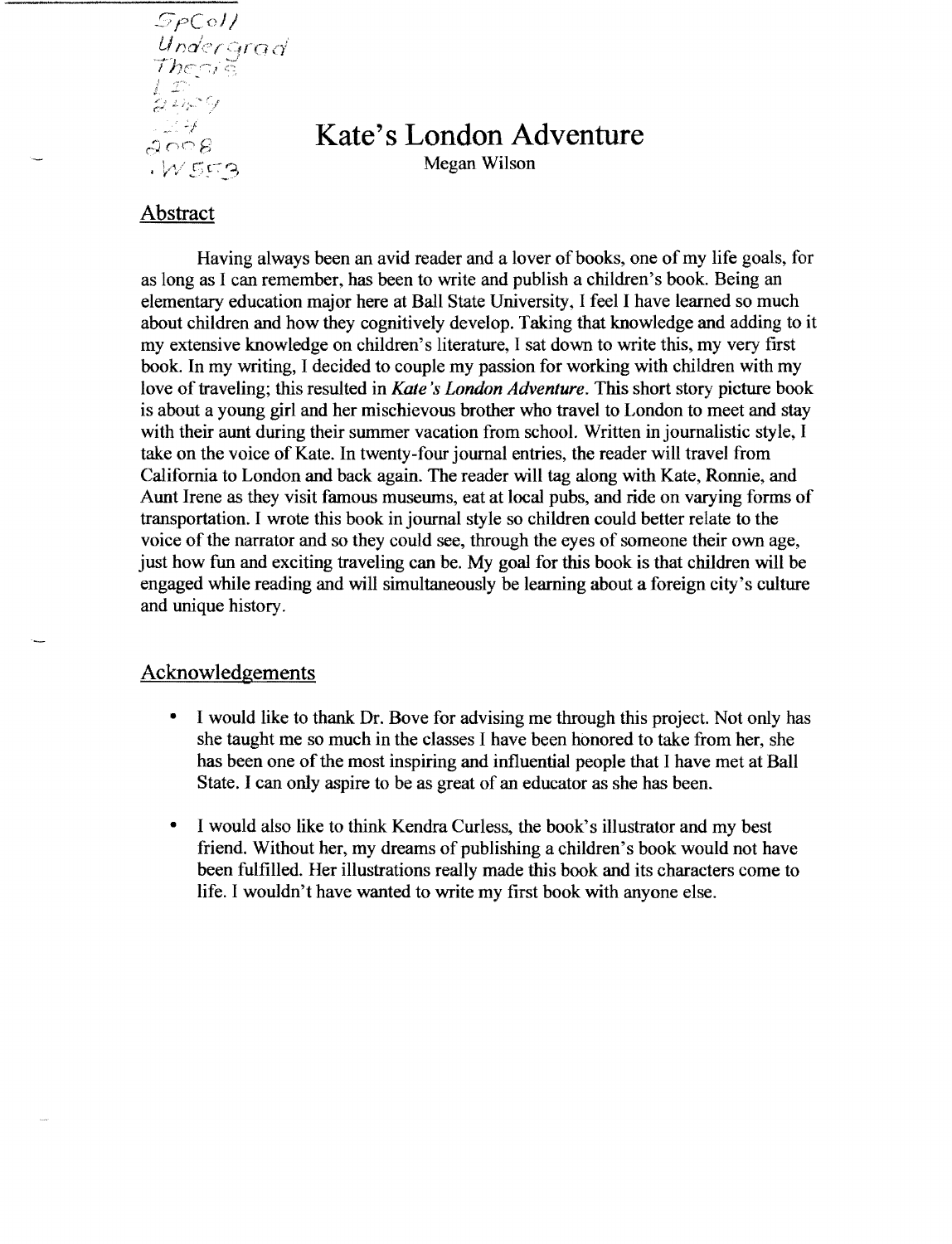Wilson 1

Megan Wilson

Honors 499

Thesis Reflection

#### Kate's London Adventure

I knew when signing up for this course that I wanted my senior thesis to revolve around children in some way. Being an elementary education major here at **Ball** State University has proven to me, time and time again, that working with children is my passion. So staying within my area of expertise, I begin to consider my options. When brainstorming ideas for my thesis, I thought about doing a unit plan or organizing a children's community event, but the idea of writing a children's book kept resurfacing. Due to my love of reading and the pleasure I take in creative writing, composing a children's book has been a long time dream of mine, so I decided to keep the idea on my list of possibilities. However, once my friend, Kendra Curless, expressed an interest in illustrating my story, my decision was made. Writing *Kate's London Adventure,* has been an extremely rewarding experience. Not only was I able to fulfill my dream of writing and publishing a book, I was able to learn more about children's literature and the intricate process of publication.

Looking back on the finished product, I realize that I put a lot of myself in this book. Culminating my love for travel, reading, and children, this book tells about me as an individual. When I traveled to the U.K. as an aspect of one of my honor's college colloquiums, my mindset and view of the world were forever changed. I believe traveling and seeing the world is so important that I am going back to Europe to do my student teaching in Germany next spring. As a future educator, I believe **it** is imperative for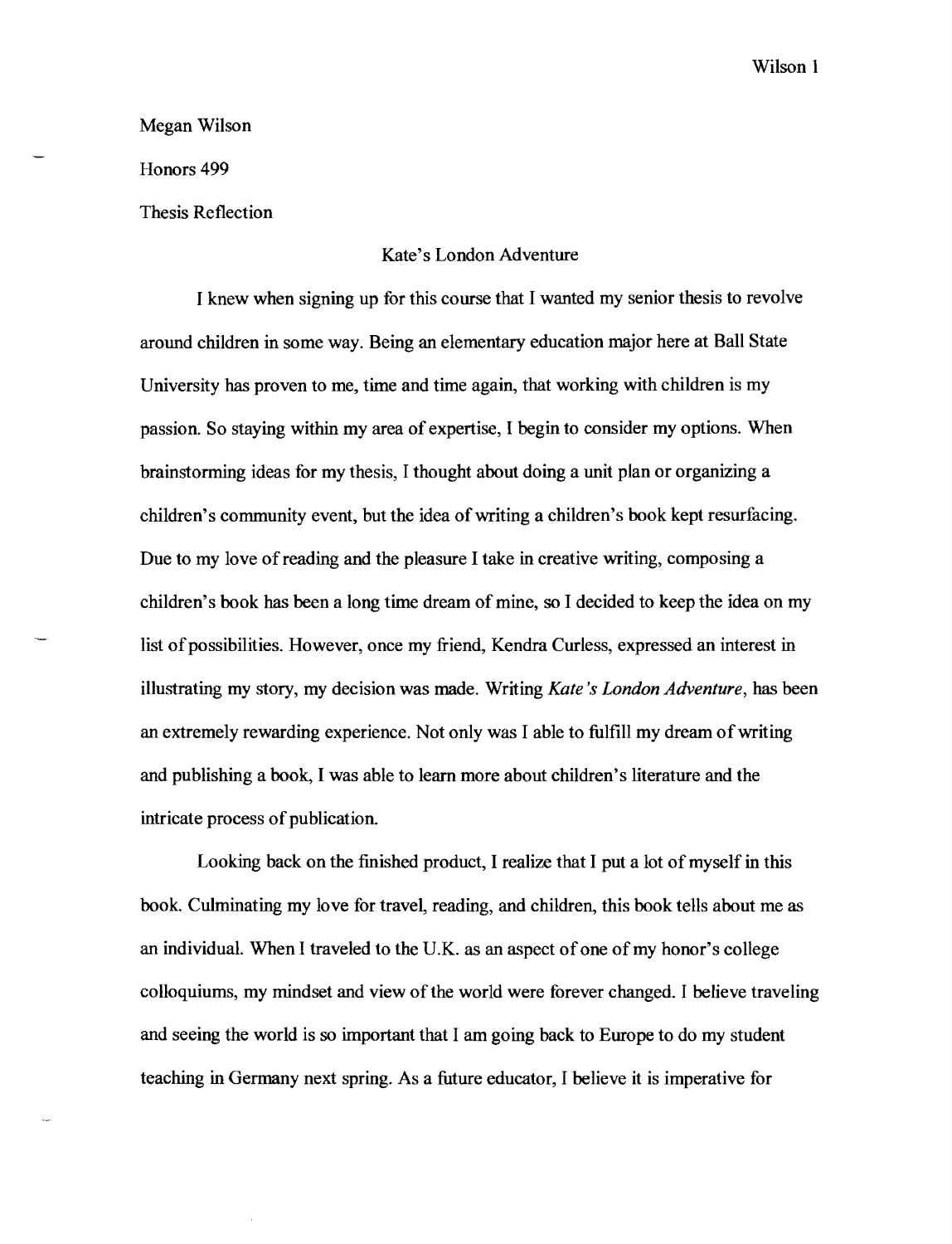children to have a better understanding ofthe world in which they live. In writing *Kate's London Adventure,* my goal was to help children gain insight into a foreign city's culture and history. Never having traveled overseas until college, I was all too aware ofthe limited view that many children have of the world. In fact, books were my only source of "travel" as a child. Having always been an avid reader, I found myself in many exotic and foreign places thanks to books I checked out of the library. For children who rarely travel, I want *Kate's London Adventure* to be a passport for their minds; that is why I wrote the book in journalistic style.

One of the first things I decided was to write the book in journal format. Taking on the voice of Kate Clemmons, a  $5<sup>th</sup>$  grade girl living with her father and annoying little brother, I wrote the entire book through the eyes of a child. I chose journal format because I believe it allows the readers to better relate to the tone and nature of the story. Writing in journal format is also something that many upper elementary students are asked to do as a part of school curriculum. This provides a good example of journal writing, while at the same time making the length and format of the book acceptable.

Wanting to write a book at the reading level of a fourth or fIfth grader, but not wanting to write a chapter book, the journal format allowed me to keep the book short but developmentally appropriate for older children. Understanding the importance of reading aloud in the classroom, I wanted to create an upper-elementary book that could be read aloud in one sitting that was both engaging and cognitively challenging. As students progress upwards through the primary grades and on into the intermediate grades, research has shown that the amount of time teachers spend reading aloud dramatically declines. A switch takes place in which students are no longer learning to read, but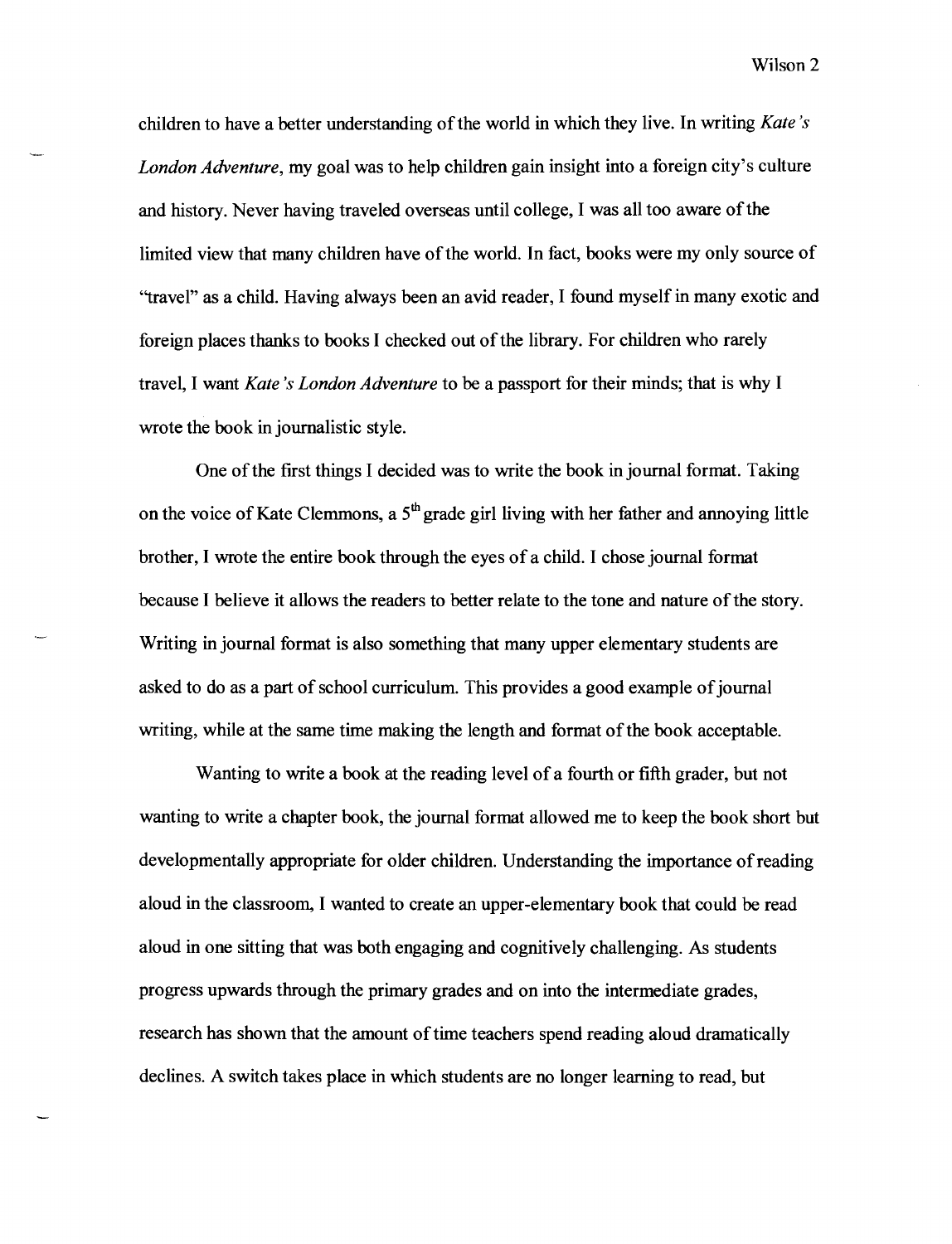Wilson 3

reading to learn; subsequently, with the focus being directed to more textbook type reading. many students come to associate reading in a negative light. However, I believe teachers can help students maintain their interest in literature, by reading aloud every day, by establishing a literature rich classroom, and by allowing students to silently read a book of their choice for fifteen to thirty minutes a day.

Besides its journalistic format, another unique quality of*Kate's London Adventure,* is that it is illustrated. After third grade, most students are encouraged to read chapter books with few, if any, illustrations. There are very few picture books written for upper elementary students. Why this is, I am not sure. Even at twenty-one years of age, I love reading picture books. Although I also enjoy reading chapter books, I do not understand why most people believe children should be reading either one or the other. What is wrong with children reading both picture and chapter books? I believe a book like *Kate's London Adventure* could be extremely beneficial in the classroom. For struggling readers, a thirty-three-page book is much less intimidating than a one hundred and fifty-page book. A book that is developmentally appropriate but also contains illustrations to give insight and provide context clues is also extremely comforting to a below-average reader. However, even for students who are average or gifted readers, this book still contains vocabulary that I would deem difficult for an upper elementary student. Although a fictional piece of writing, this book gives numerous true facts about London and its unique culture and history; in that regard, *Kate's London Adventure*  serves as a wonderful educational tool as well as an appropriately challenging text.

Being that the book contains many colorful illustrations on top of an engaging story line, I believe it should not be limited to intermediate grades; younger students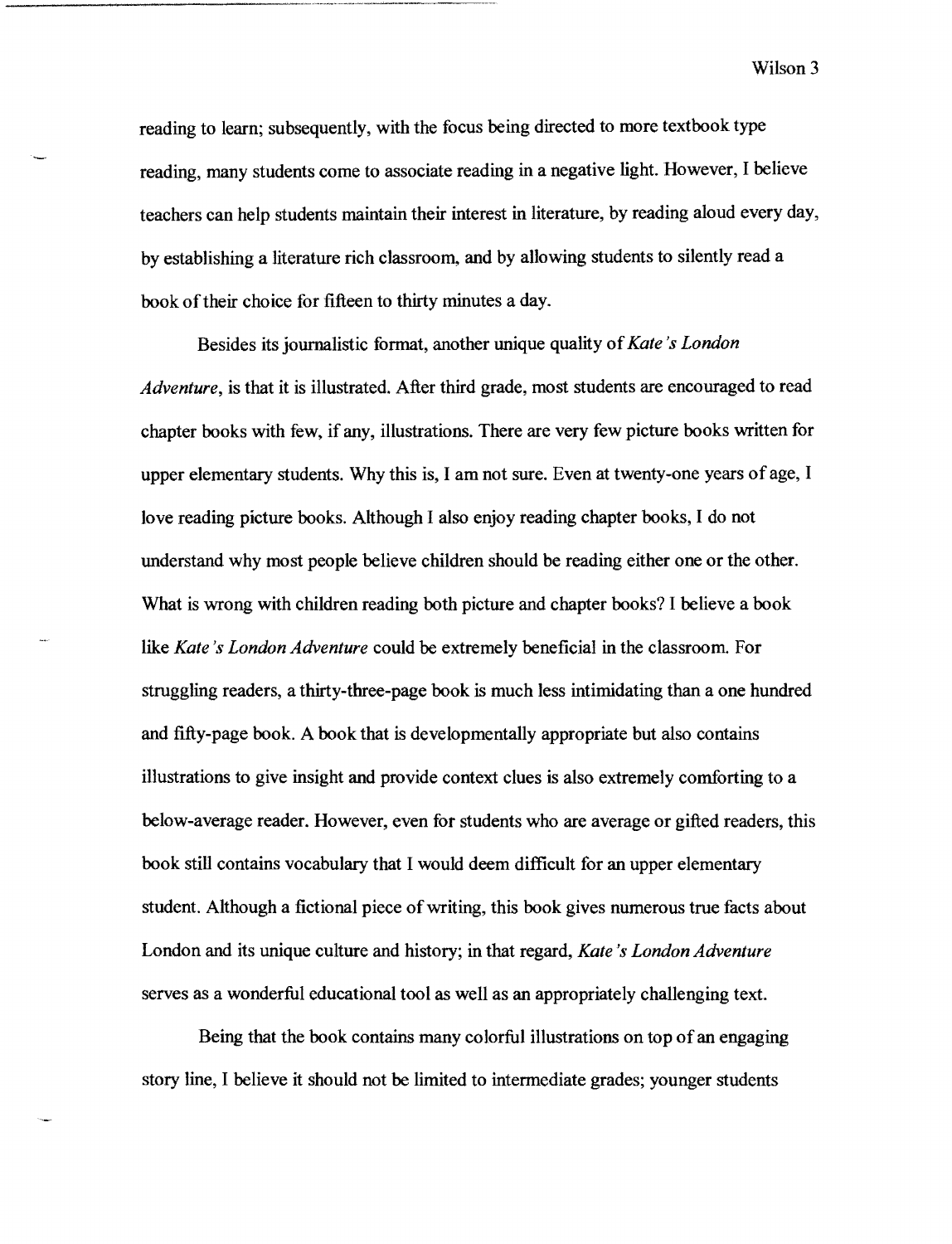Wilson 4

could enjoy and learn from this book as well. In primary grades I believe teachers could incorporate this book as a read aloud. Even though some ofthe vocabulary may be difficult for second or third graders to comprehend, the illustrations should help them develop meaning from the text. Although different from most books on the market today, I am proud ofhow versatile *Kate's London Adventure* turned out to be. Writing this book, I not only spent more time considering what type of a story students would find engaging, I also spent time considering what type ofa book teachers would find beneficial.

All in all, I have not only learned about myself as a writer during this process, I have learned about myself as an educator. While writing this book I was amazed at how many times I referenced things that my professors said in class or that I read in one of my education textbooks. When writing a book for children, one really has to consider what kids will find engaging and what he or she believes has a chance of doing well in the marketplace. Thankfully, I do not have to worry whether my book will be a bestseller. Even though *Kate's London Adventure* won't be showing up at Barnes and Nobles anytime soon, I am happy that it will be going on my bookshelf. Although I still have much to learn about writing children's books, I am proud of my first publication; it most certainly will not be my last.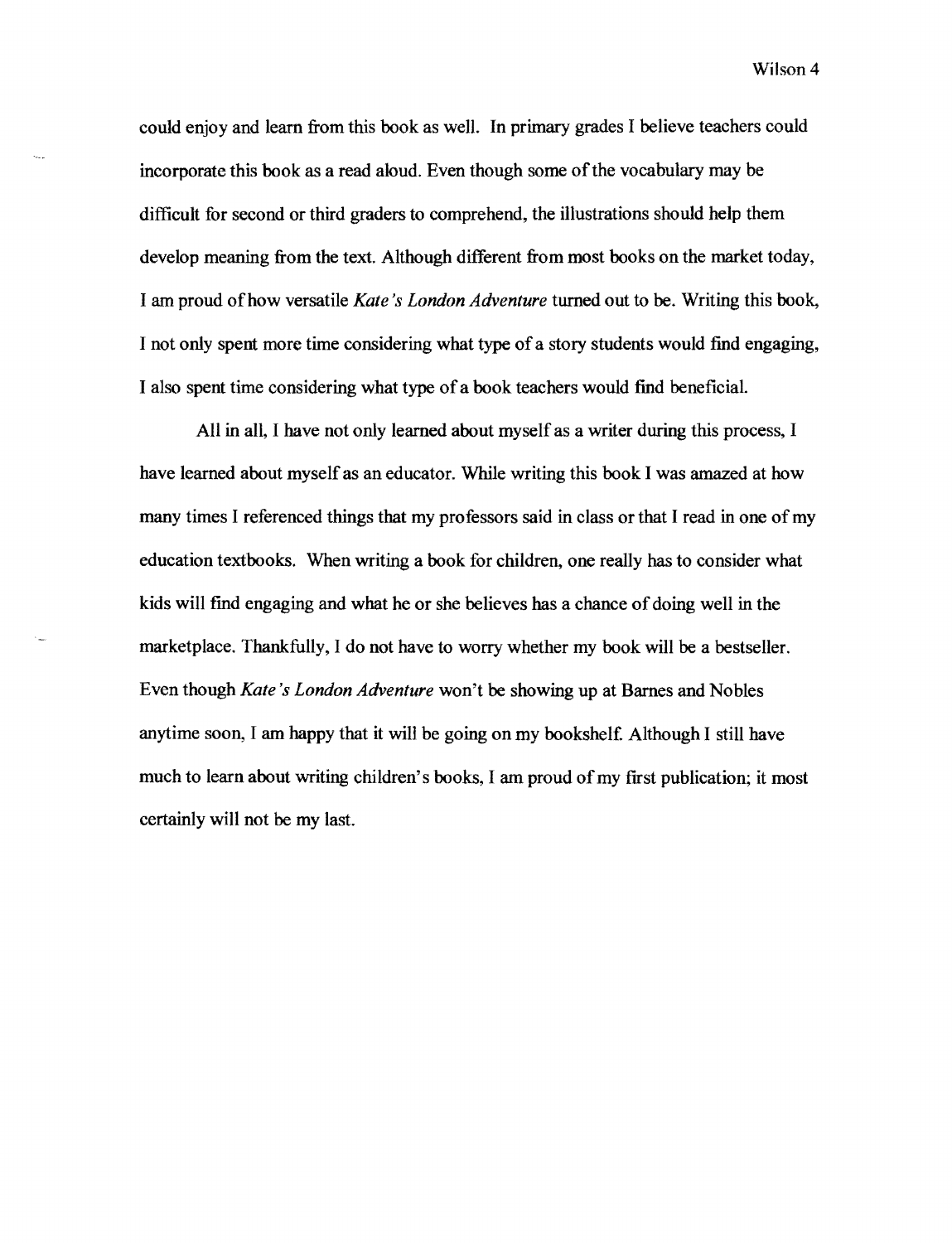#### Bibliographv

- Feehan, P.E., & Barron, P.P. (1991). *Writers on Writing for Young Adults*. Columbia, SC: Manlv.
- Kasten.W.C.. Kristo, J.V .. & McClure. A.A. (2005). *Livinz Literature: Usinz Children's Literature to Support Reading and Language Arts. Upper Saddle River, NJ:* Pearson Education
- Shepard. A. (2000). *The Business of Writing for Children*. Los Angeles: Shepard Publications
- Sueling. B. (1991). *How to Write a Children's Book and Get it Published.* New York City, NY: Macmillian Publishing.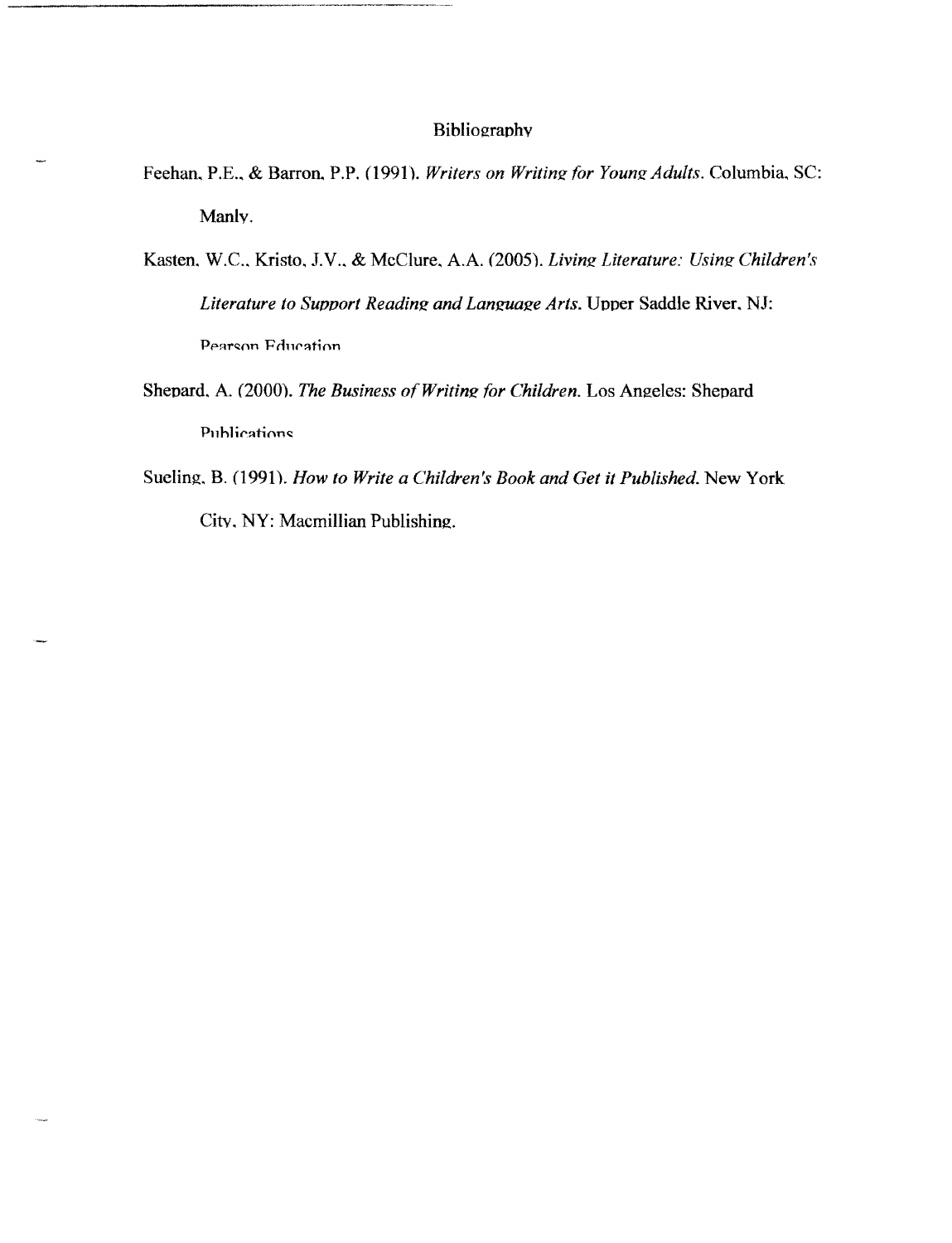## Kendra Curless

Honors Thesis

#### *Kate's London Adventure* Children's Book

#### Abstract

In illustrating this book, I wanted to show children the joy of traveling and experiencing cultures different from their own and create a visually interesting book to keep their attention. In *Kate's London Adventure,* the main character, Kate, goes on a trip with her brother Ronnie to visit her Aunt Irene. The story is formatted as a series of journal entries chronicling Kate's experiences. I designed the book wherein each page contains a journal entry as well as a combination of drawings of the characters or sights seen, actual pictures taken on my own trip abroad, or a few scrapbook-like items. With a multitude of bits and pieces on each page, I hoped to keep the reader's attention while furthering an interest in traveling by allowing the reader to see what Kate saw on her own adventure. I hope that, through this book, children can become interested in exploring other cultures just like Kate and myself.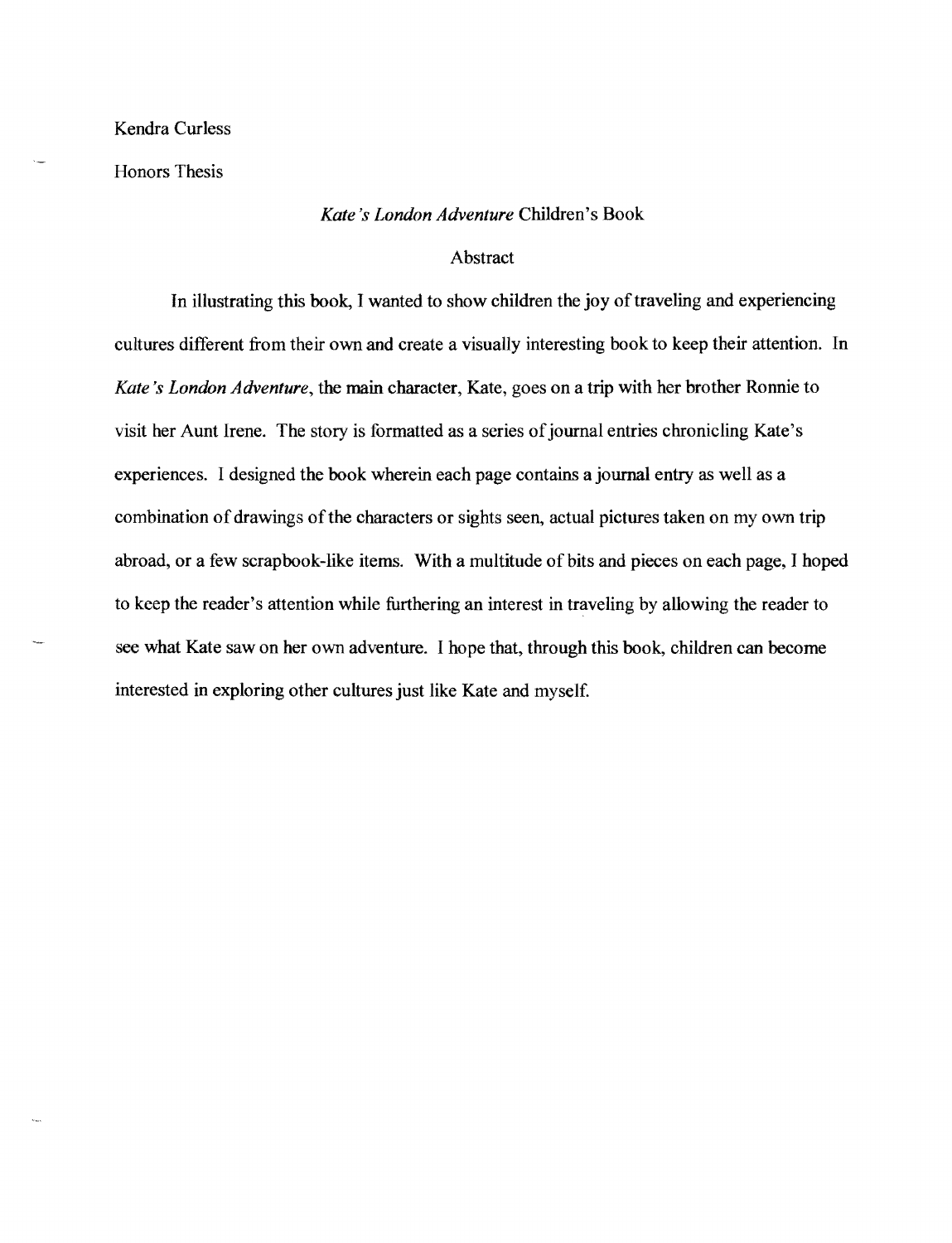## Acknowledgements

- I would like to thank. Dr. Cheryl Bove for advising this honors thesis and her encouragement.
- I am also grateful to Dr. John Emert for providing the opportunity to travel through the Honors College while allowing for discovery and discussion on culture and sights of the United Kingdom.
- I would also like to thank Megan Wilson, writer of this book, fellow traveler, and a great friend. for providing such an imaginative story to illustrate.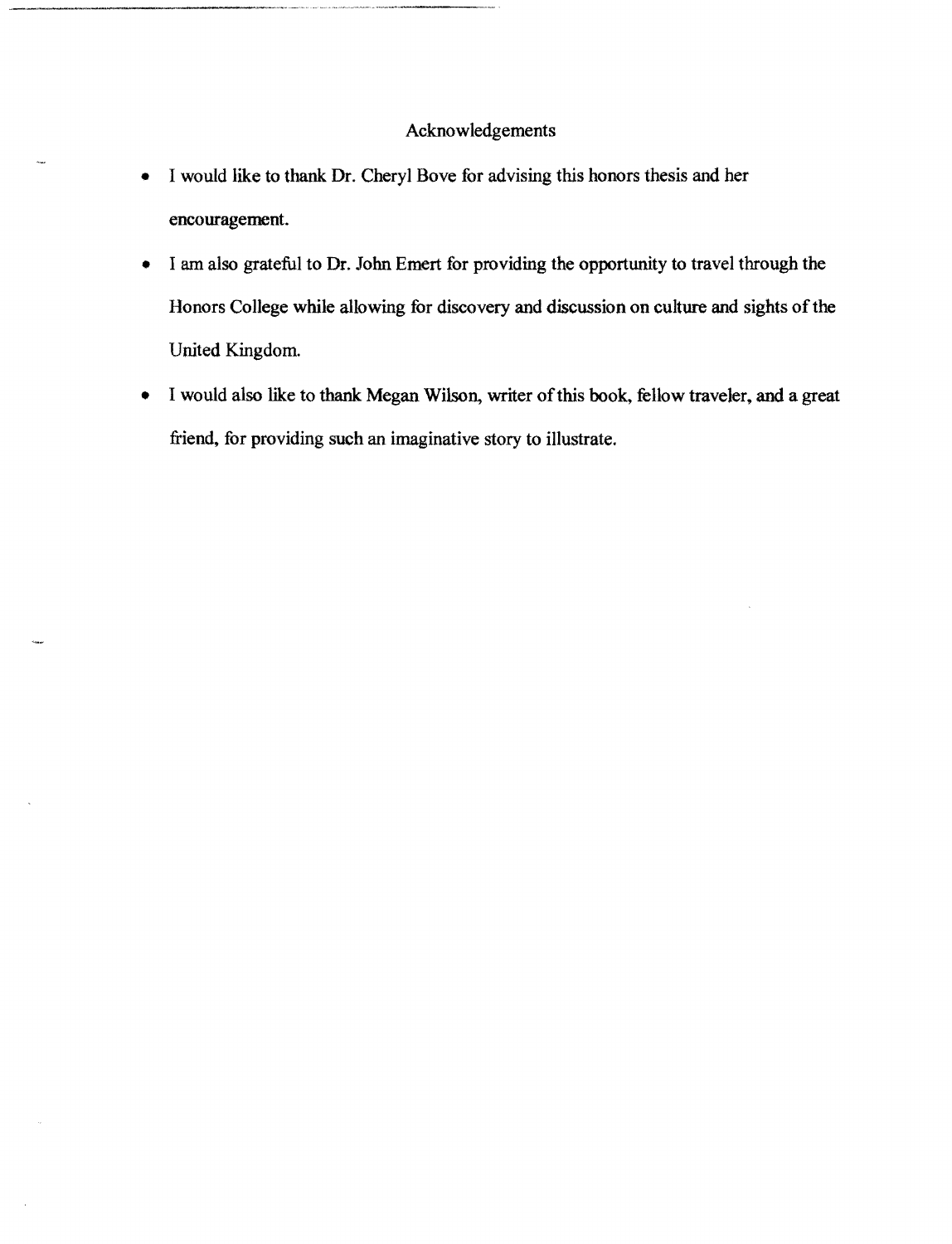#### Kendra Curless

Honors Thesis

#### *Kate's London Adventure* Children's Book

#### Artist's Statement

Though I am a biology and medical technology major, the decision to study something outside of my major for my honor's thesis came easily. One thing I have learned through my various classes in the Honors College is that students should never be confined or limited by what their career choice may be. Time and time again I was encouraged to study, write a paper, or create a project outside my field of study at Ball State. This was a welcome departure from my day-to-day science studies and served to cultivate my interests in many different areas.

My most memorable experience in the Honors College, and possibly of my years at Ball State, came when I had the opportunity to study for two weeks in the United Kingdom on a field study colloquium by Dr. Emert entitled "From Alice in Wonderland to the Harry Potter Series: The Intertwining of Science and Wit." Our classrooms were train carriages and parlor rooms of inns where we discussed ideas and the culture while traveling through England, Wales, Scotland, and Ireland. One of the most fascinating places we visited was London. The mix of old and new, the history surrounding nearly every street and building, and the diversity of its people captivated me. My worldview since returning from this trip is drastically different; I am now more aware and interested in what is taking place in the world. I decided I wanted to pay homage to my experience through my honor's thesis.

My partner for my thesis, and fellow traveler on the trip, is Megan Wilson. We decided on creating a children's book because we wanted to be able to show children and adults what it was we loved about our trip while relating our own experiences at the same time. The idea to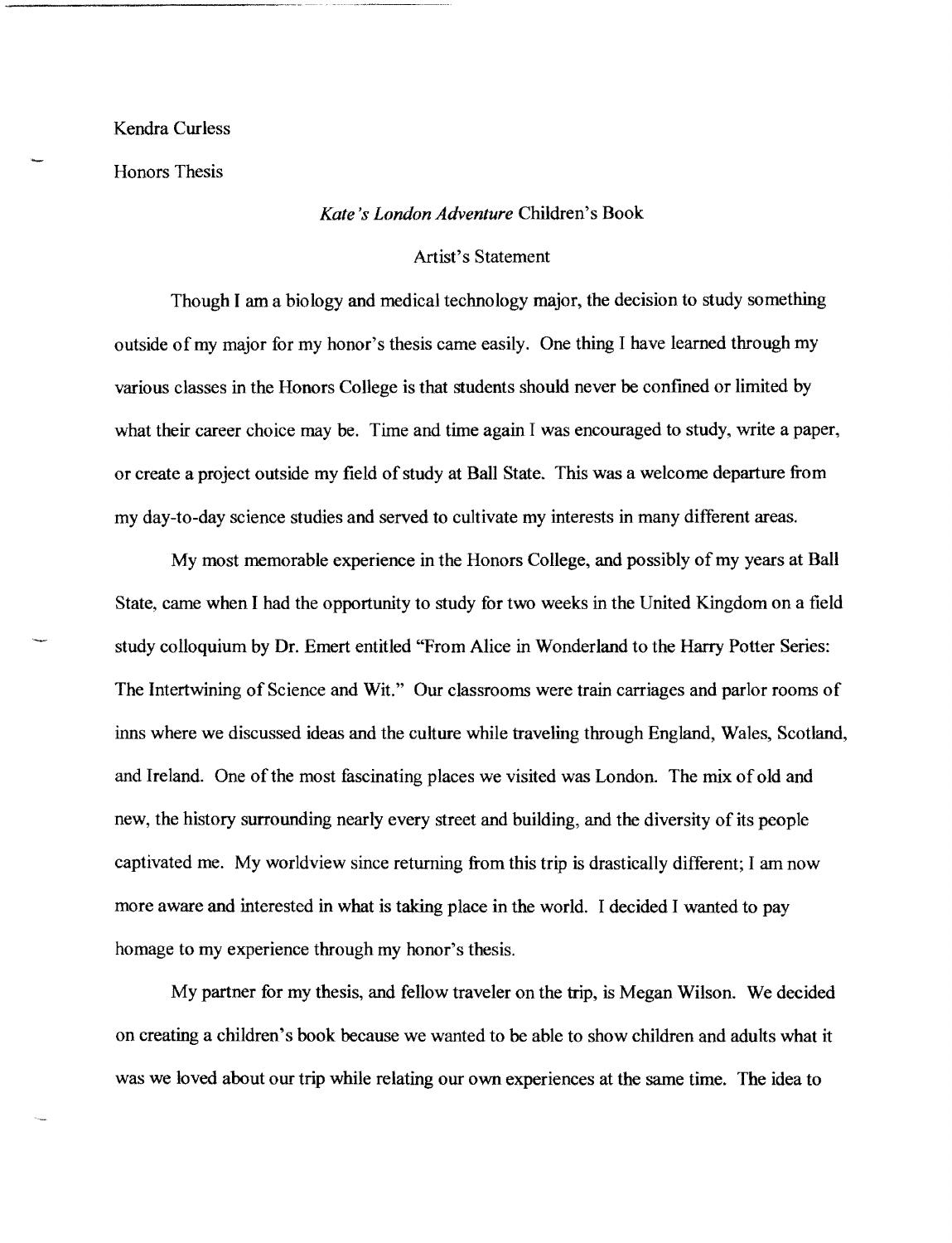create a child experiencing London for the first time and portraying it through a child's eyes allowed us to use our separate talents in writing and drawing to convey the story. A children's book would also allow us to share our enjoyment of traveling and discovering cultures different from our own with children who may read the book.

The format of Megan's story is that of a child's journal entries chronicling her days visiting her aunt in London with her little brother. In designing and illustrating the book, I decided to create a type of scrapbook which included the child, Kate, writing her journal entries alongside pictures she had taken as well as pictures she had drawn. This idea is directly from my own childhood. I was never much ofa writer and, like Kate, an interest in art runs in my family. It became a daily habit for me to illustrate events or things I had seen during the day. Naturally, I believe Kate would be prone to doing this as well.

In designing the layout of the book itself, I was aided by looking at the book *Let's* Go *Traveling* by Robin Rector Krupp. This book uses the author's realistic illustrations paired with real pictures, postcards, maps, and odds and ends which the main character collects through her travels. I believe this is an interesting idea and helps the reader to feel as ifthe book is in fact an actual scrapbook kept by a real person. I used many ofthese same ideas in designing my own book, however simplified by the use ofreal and drawn pictures with few scrapbook articles to keep the interest in the storyline and experiences rather than solely on the places. For these same reasons, though *Let's Go Traveling* also uses different coloring and layout features from one page to another, I felt it was important to keep a regular layout treatment throughout the whole book. This included borders reminiscent of international mail envelopes and consistent font types and sizes.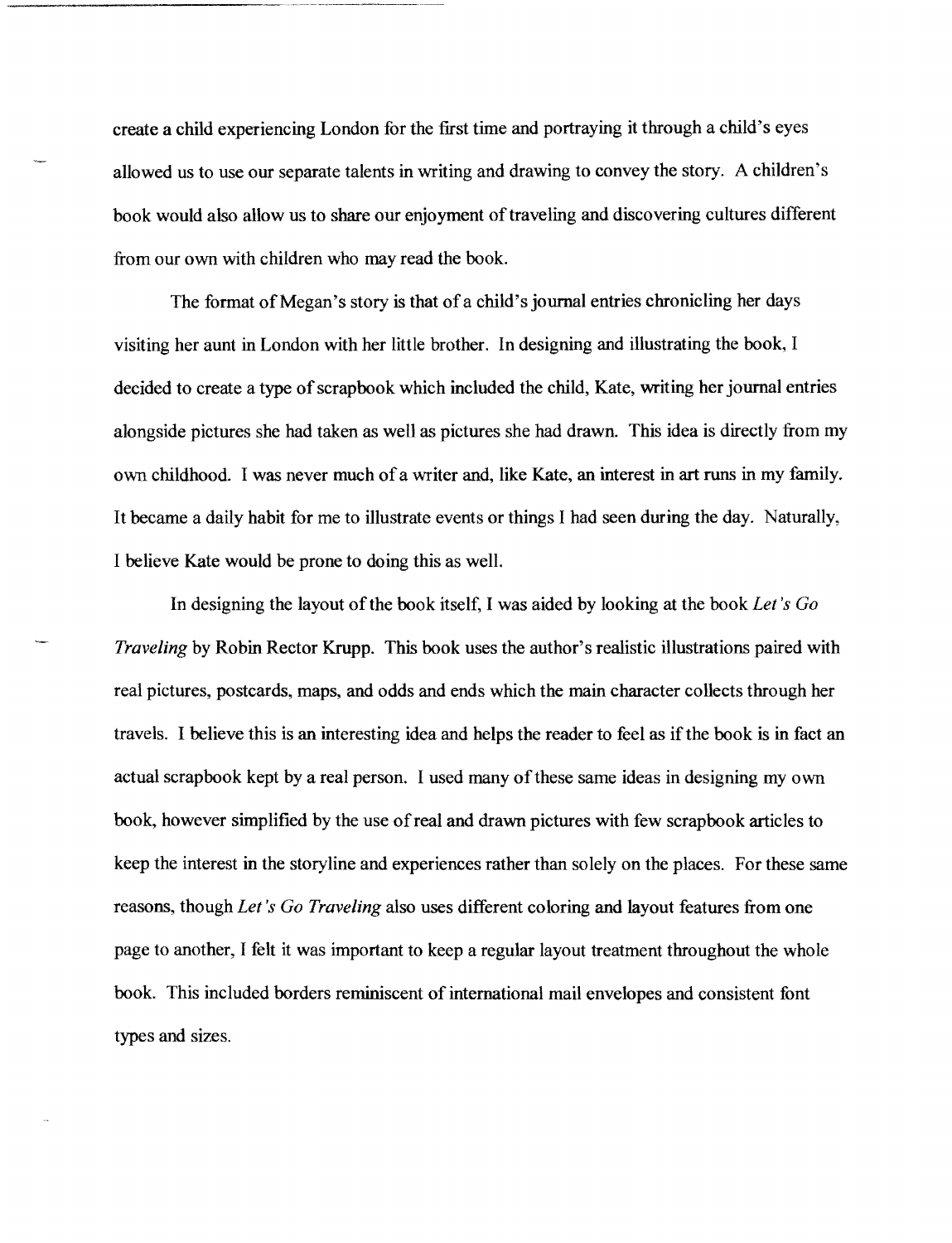For the drawings, I decided to keep them moderately simple and add detail with shading. Colored pencils were used, as this seemed an appropriate medium for a traveling fifth grader. The book *This is London* by Miroslav Lasek was a great deal of help when I was deciding how to balance detail and simplicity in the drawings. The people in Lasek's book were illustrated simply while the locations, such as the House of Parliament and the Tower Bridge, were meticulously drawn. Because ofthis, an effect is created wherein the locations seem to pop out ofthe page. I felt this idea, to highlight things the characters saw by making them more precise representations whereas the characters themselves are styled to look more like cartoons, was an interesting and effective approach. The locations I drew were based upon actual photographs Megan and I took or pictures found in books.

The real photographs in the book are ones either Megan or I took while on our trip. These pictures, when added to the journal entries and the drawings, strengthen the idea that this book is a record of Kate's summer in London. One can almost imagine Kate taking pictures, drawing, and journaling her days away while traveling around London.

Overall, I believe the book turned out far better than Megan or I imagined when we first began planning it. It incorporates the sights we saw and the experiences we had when we were in London. The pictures, drawings, and journal entries add to the feeling of a real adventure. I'm proud of the book we created and hope that it inspires children to learn about cultures different from their own and spark their interest in traveling. My desire to travel increased tenfold after my own trip to London. In fact, I am planning to return to London to study abroad for a semester before graduating.